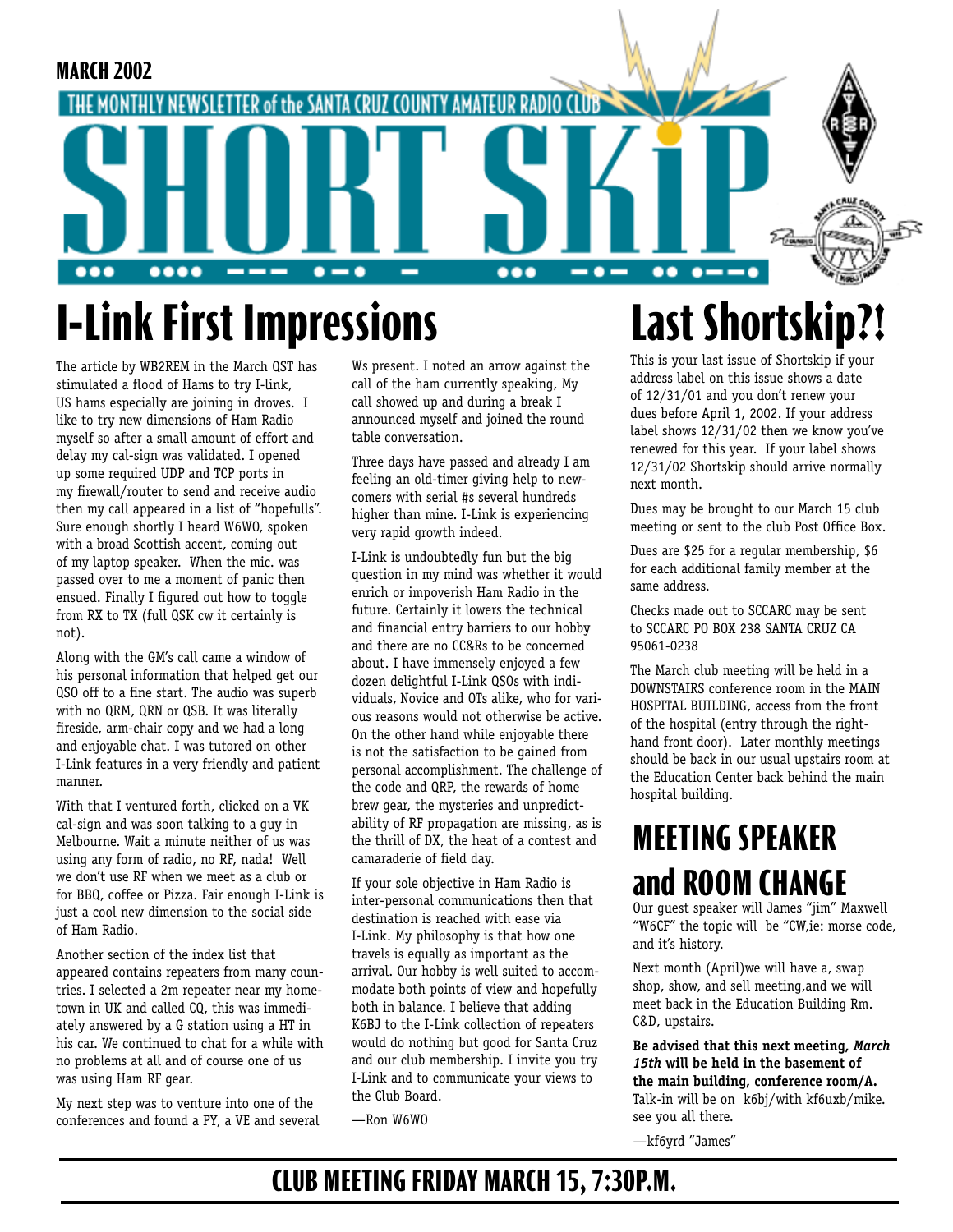



Published 12 times per year. Free to members. Santa Cruz County Amateur Radio Club , Inc. Post Office Box 238 Santa Cruz, CA 95061-0238

Editor and Publisher Ron Baldwin, K6EXT (831) 419-1025 K6EXT@fireclay.com Columnist: Art Lee, WF6P Writer: Ron Skelton, W6WO Distribution: Elaine Pennell, KE6FRA



#### MINUTES of the BOARD from the SANTA CRUZ COUNTY AMATEUR RADIO CLUB

A regular meeting of the board was called to order at 1830 hours on Friday, February 15, 2002 at Dominican Hospital in Santa Cruz. The president, Richard KG6AXD, was in the chair. Also present were the vice president, James KF6YRD; the treasurer, Cap KE6AFE; the secretary, Elaine KE6FRA; the members of the board Bruce AC6DN, Allen WB6RWU, Ron W6WO, Mike KF6UXB and our guests, Sue Ann KG6BXD, Mike W6YDG, Barry Morris and Claudia Fugelseth.

The minutes from the previous meeting were approved unanimously with a correction about the auditor volunteer being Sue Ann KG6BXD instead of James KF6YRD.

The treasurer's report was a financial statement that showed financial activity for the period from January 1 to February 15, 2002. The report, showing a balance on hand as of February 15 of \$4420.99, was accepted unanimously upon motion by Allen.

During committee reports, Richard mentioned the club-station committee. The committee has yet to hold their first meeting but the station building is usable.



Here we are again. Another month gone by already (gasp)? Can we keep up this pace? I guess we'll have to-- that's time for you. The weather has been great and radio has been even better! So far this year we have had some excellent meetings, a very fun Winterfest and a couple of information packed CAKE meetings to keep us all busy.

As you will recall from our last meeting, I was very interested in activating our committees. Here is a list

of the committees and their chairpersons. The names of the committees might change to fit the titles in our bylaws (thanks Cap). We will work out the details, the point is we need to get RADIOACTIVE. Club Station Committee: Tom Johnson KQ6DV; Repeater Committee: Cap Pennell KE6AFE; Program Committee: James Welty KF6YRD; Refreshment Co mmittee: Sue Ann Van Epps KG6BXD; Newsletter Committee: Ron Baldwin K6EXT; Greeter Committee: Dan Anderson AA6GD; TVI,RFI Committee: Bruce Hawkins AC6DN. If these committees don't fit your interest, we will create one that will!

Keep up the good work.

—73 Richard KG6AXD

James will look at the building foundation to determine if it needs support under the SW corner. The refreshments committee was discussed. Volunteers are needed. During the club meeting, Sue Ann will pass around a month-at-a-time signup sheet for assistants. Committees generally need volunteers. Standing committees are Training, Program and Entertainment, Emergency Coordination, Repeater, TVI, Greeters, Membership, Publicity, Newsletter, Refreshment, and the Nominating Committee. Special committees are the Club Station committee and the Field Day committee. Richard appointed James KF6YRD chair of the Program and Entertainment committee, Tom KQ6DV chair of the Club Station committee, Cap KE6AFE chair of the Repeater committee, Sue Ann KG6BXD chair of the Refreshmentcommittee, Dan AA6GD as chair of the Greeter committee, Bruce AC6DN chair of the TVI committee, and Ron K6EXT chair of the Newsletter committee. A motion of the board approved these presidential appointments unanimously.

During unfinished business, it was remembered that the financial records of 2001 still need to be audited. Sue Ann KG6BXD volunteered to assist in auditing the 2001 financial records for the club.

During new business, Ron mentioned the new iLINK software mode as seen in QST magazine's March 2002 issue as

something that might interest the club. The board was interested in investigating the idea of repeater operations involving iLINK. Ron will update the board and the club mailing list about iLINK.

Elaine mentioned the get-well-soon card for Jeff WB6SSY. She willmail it to Jeff after the club meeting signatures are added. (Update: Jeff wishes to thank ALL for the card. He's improving fast.)

The meeting was adjourned at 1920 hours.





Livermore Swap Meet - 1st Sunday of each month at Las Positas

College in Livermore, 7:00 AM to noon, all year. Talk in 147.045 from the west, 145.35 from the east. Contact Cliff Kibbe, KF6EII, (209) 835-6715, e-mail: larkswap@usa.com.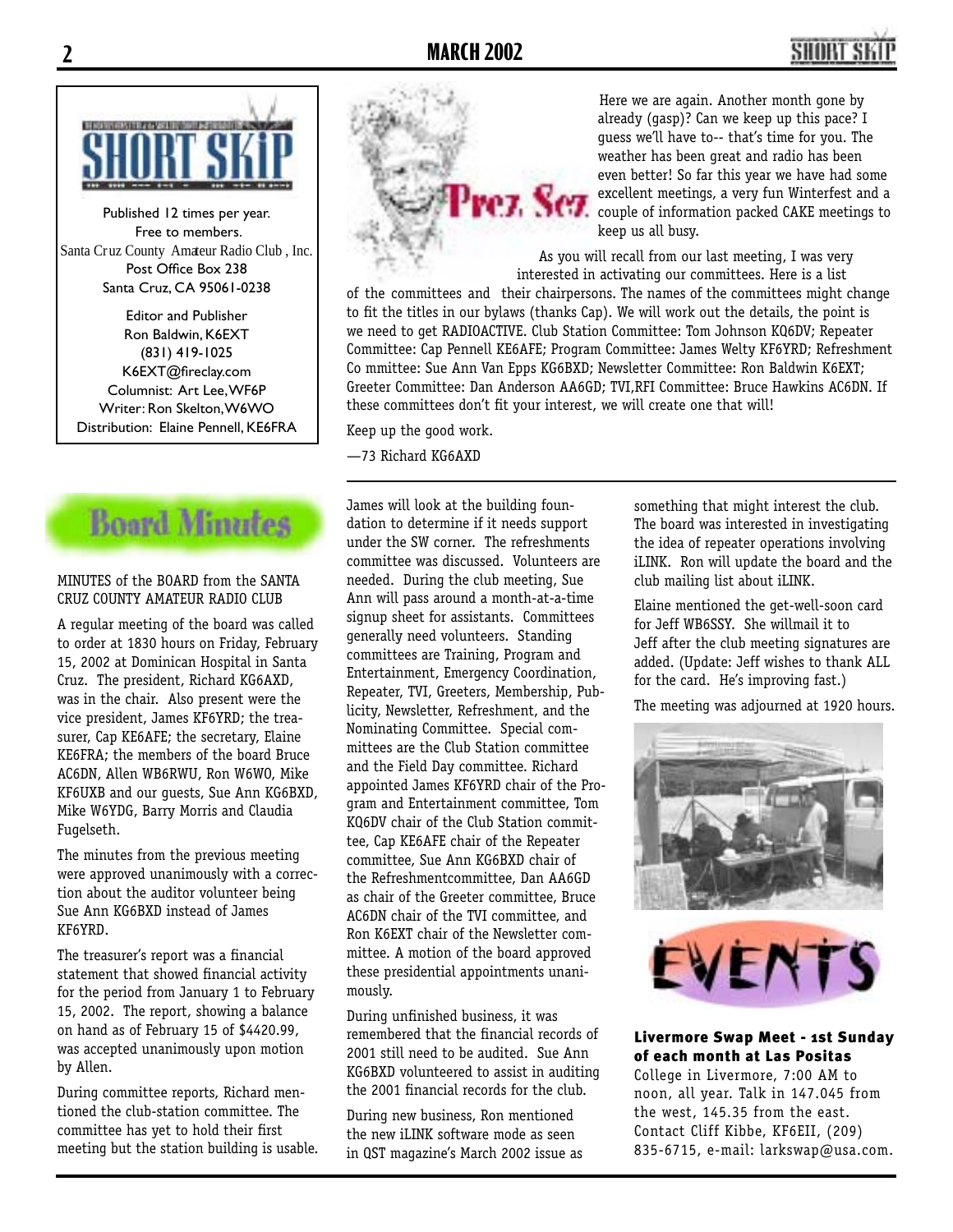#### SHORT SKII



Received a nice e-mail from Bob Brouwer, K7GF (ex-N6HLE). Bob is doing well and wanted to set up some CW practice (ain't e-mail grand!). When Bob lived a couple of blocks from me a few years back, we worked each other on HF several times. I crewed with Bob on his 32 foot sloop Cybele II often. Now, living in Oregon, he is much farther away but the old dits and dahs can still navigate from my antenna to his new one. I recall one or two afternoons, back then, when Tom Johnson, KQ6DV, and I stood on Bob's roof tending lines while Bob mounted his very large and unique antenna. It was quite a project and I was amazed at the strength and stamina Bob had in his legs. He worked astride his tower for hours. Tom and I stood well clear, wearing helmets, and had to dodge nary a dropped tool or bolt. A decade ago, Bob and a crewman took Cybele II to Hawaii and back. Leon Fletcher, AA6ZG, and I worked him during his passage making. Bob is a Pearl Harbor Survivor and was there during the bombing aboard USS Dobbin. The day before, he had been aboard the USS Raleigh, a cruiser, which was bombed and nearly capsized at the dock. A year or two ago I reported working an ex-Navy radioman who served aboard the USS Utah when it was sunk that same morning. I can imagine how good I will feel when I link these two Radiomen up with me on a 3 way. The Utah sailor, Roy Hubbard, lives in Carmel.

One morning last week I worked K7LOH and Chuck, NJ7M, on 15 meters. Both were sending nice code but the LOH station was using a bug. I'm sorry. All you bug users are far too fast for me to cpi. Chuck and I chatted for 45 minutes about the use of batteries for powering HF rigs. He saves the "slightly used" batteries from his vans when they become too weak to depend on for starting engines. He and his XYL, living in Boise, are ardent campers in the

#### **MARCH 2002 3**

hinterlands where no external A/C power is available. They are "tenters." My XYL, Donna, AB6XJ, only feels safe if we are camping in a Sherman tank or our 17 foot aluminum clad trailer. One night we thought we were being attacked by a bear …. but that is another story. Scary too!

When I bent over in my kitchen, my reading glasses slipped from my pocket onto the tile floor. Both lenses shattered of course, requiring replacement. Off to the optical shop where I ran into --- guess who? Dennis Adams, WA6FRF , who was there helping his XYL, Martha, select some frames. Dennis and I used to work with Rich Hanset, KI6EH, on the early team of ARES. Dennis used to bring updated club rosters and call signs to my house when I first started this column for Short Skip.

Our son Randy, N6UZI, will be heading out to the carrier USS Stennis later this month. He will serve in a communications capacity on the Admiral's staff for his two week active duty stint in the Persian Gulf. His Naval Reserve unit is based in San Jose where he is the XO. His unit augments the fleet with their personnel for duty in Bahrain. (During the '89 quake, Randy stood ARES communications watches in the basement of the Santa Cruz County Building.)

This question came up over the internet: Why are all of our commercial radio and TV station call signs beginning with "K"? Wayne Thalls, KB6KN, provided the answer. "The prefixes used for radio calls are a part of an international agreement made in the 1920's. Countries can be identified by call signs. They haven't exhausted the supply of W and K combinations for commercial broadcast stations yet so they have never reached N or A." He added, "Of course, they can always go to 5 letter calls and thus stick with W or K."

In checking through an old notebook, I came across this quote: "He who kicks dirt soon loses ground." -- Ralph Evans, W6ENE, Jan 26th 1991.

I missed out on the March 1st meeting of the SLVARC. Their speaker from NASA Ames talked about "Space Communications." I'm sure it was an interesting topic.

Note: Due to a lack of column space, my tech tips will be held hold over till next month.

## **New Amateur Radio Antenna to be Installed During Spacewalk**

Amateur Radio on the International Space Station Board Chairman Frank Bauer, KA3HDO, has announced that one of the four new ARISS antennas could be installed as soon as next week. It's anticipated that the ''WA3'' VHF-UHF flexible tape antenna will be installed on one end of the ISS Service Module during a scheduled January 14 spacewalk--or EVA.

''The Russian team is able to deploy this particular antenna sooner than the others because it is located very close to where the four RF connections go into the Service Module,'' Bauer said.

Expedition Four Commander Yuri Onufrienko, RK3DUO, and flight engineers Carl Walz, KC5TIE, and Dan Bursch, KD5PNU, are beginning their second month in orbit aboard the ISS. They have not yet been active on Amateur Radio, although several ARISS school contacts are pending. Onufrienko and Walz will carry out the EVA. NASA says the two will move a Russian cargo crane to the Russian Functional Cargo Block for future assembly work. Bursch will operate the Canadarm2 robotic arm from inside the space station.''

Installation of the new antenna on the Service Module paves the way for two separate ham stations aboard Space Station Alpha. Plans call for a 2-meter station to remain in the Functional Cargo Block using the Russian antennas that had been used to dock the FGB but now used for ARISS. A second 70-cm station will be set up in the Service Module using the new antenna.

—ARRL

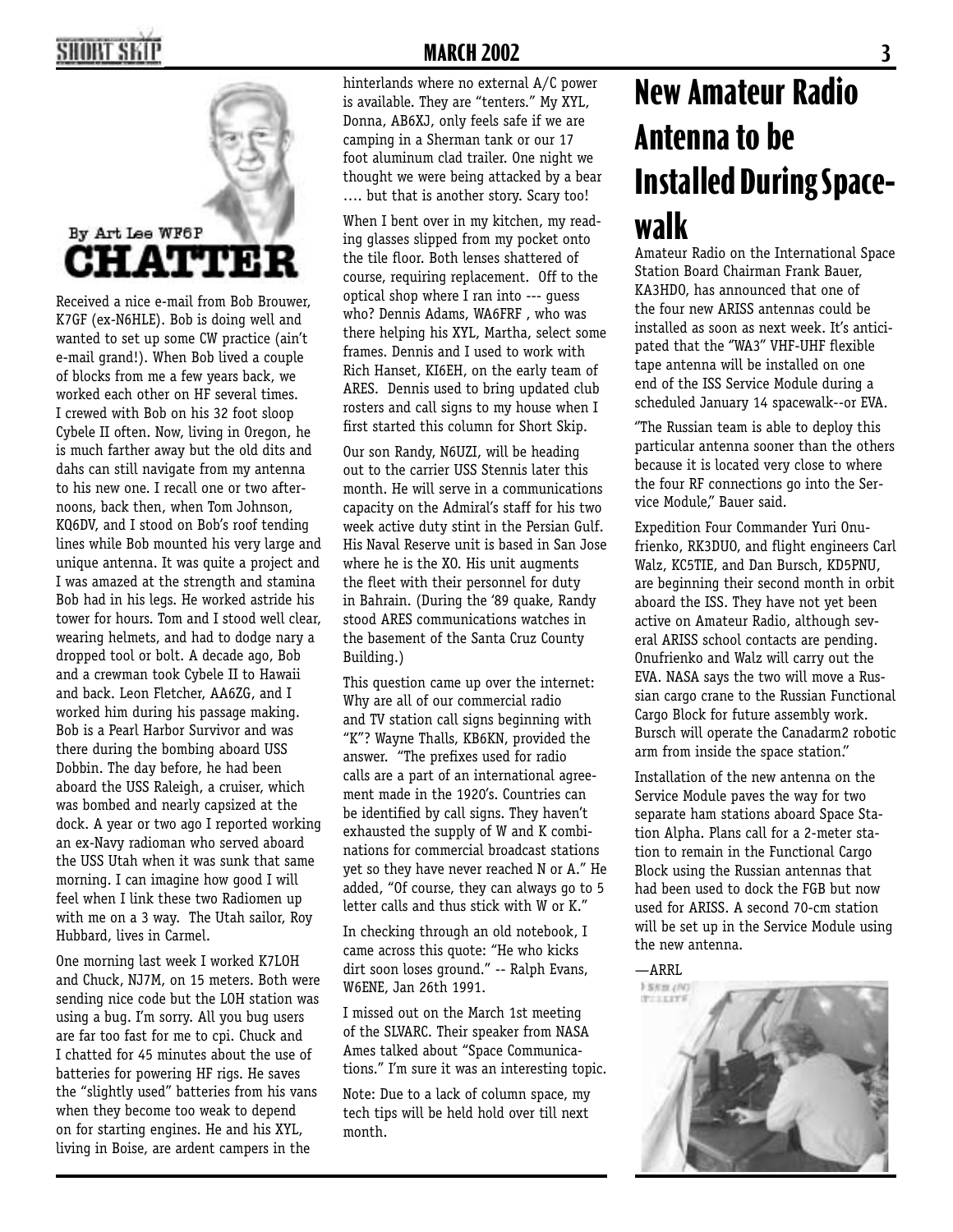

# **Member Profile WA6HHQ**

Eric Swartz and Wayne Burdick (N6KR) formed "Elecraft" a few years ago and launched their now-world-famous K2 kit. Eric can also be justifiably proud of excellence in at least one other sphere: underwater photography. The color photos taken with his XYL Lerma (KD6ANH) during their recent trip to Tahiti are simply breathtaking.

Returning to Silicon Valley Eric's professional and entrepreneurial career spanned several successful companies in the computer field. His interest in Ham Radio may just have waned a little during this period until one of those turning point moments occurred. With Stan (N6XU) Eric attended the Winterfest and discovered Wayne's Norcal 40. Eric built one and proceeded to add some of his own ideas to

the product exceedingly

with steady growth of a

well.



WA6HHQ Ham operations

Eric grew up in the East Bay and was launched into ham Radio at the age of 14. His father taught him valuable lessons by loaning money to pursue his ideas such as designing and building a 2-meter repeater for the Bay Area. By requiring those funds to be repaid through hard work Eric clearly learned a valuable lesson. It is not surprising that



Eric today combines his technical knowhow with astute business sense.

Studies at Yale in electrical engineering and applied science provided Eric with broad skills including a smooth presentation style, no doubt the result of running the jazz music station WYBC FM.

WA6HHQ Professional Operations

range of no-compromise ham equipment and resale of compatible peripherals such as Heil microphones and the Screwdriver Antenna by Vern's (W6MMA) company Super-Antenna. It is also worth mentioning that the success of Elecraft could not have been possible without the Internet and the

avid support of their customer base.

Not much has been said here about Eric's shack, it is a model of efficiency and his professional grade lab is a home-brewers dream; the pictures speak for themselves.

Eric is generous with his time and knowledge and recently came up with the idea of our coffee assisted technology sessions on Saturday mornings. To the local boy who made good and his partner Wayne, go our highest praise and best wishes for a long and successful relationship.

### **K6RMW (ARES) repeater**

The K6RMW repeater, located on top of the Watsonville Hospital, which was on the 147.015/147.615 pair, with a PL of 94.8, has been moved because of a major interferance problem with the repeater in Fremont on the same pair. The have installed a new radio that has taken their output power from 30 Watts to an estimated 110 Watts.

The K6RMW (ARES) repeater is now up and operating on 147.000/147.600 with the same PL of 94.8 (CTCSS of 94.8 on the output).

The sanction papers are "in the mail" and should go through as soon as NARCC does what it is they do.

Please let me know if anyone has any questions about this change, or about the Watsonville Air Show and Fly-in Amateur Radio operations. You can look for further information on Amateur Radio at the air show at the web page (www.k6bj.org/ airshow/).

—73... Bob Wiser, K6RMW

EC, Watsonville area ARES

#### **Treasurer's Report March 5 balances:**

| Money Market                 | \$2975.05 |
|------------------------------|-----------|
| Checking                     | \$1667.92 |
| Petty Cash                   | \$31.23   |
| Total                        | \$4674.20 |
| mambawa naid (inaluding 1:4, |           |

101 members paid (including life members and family members)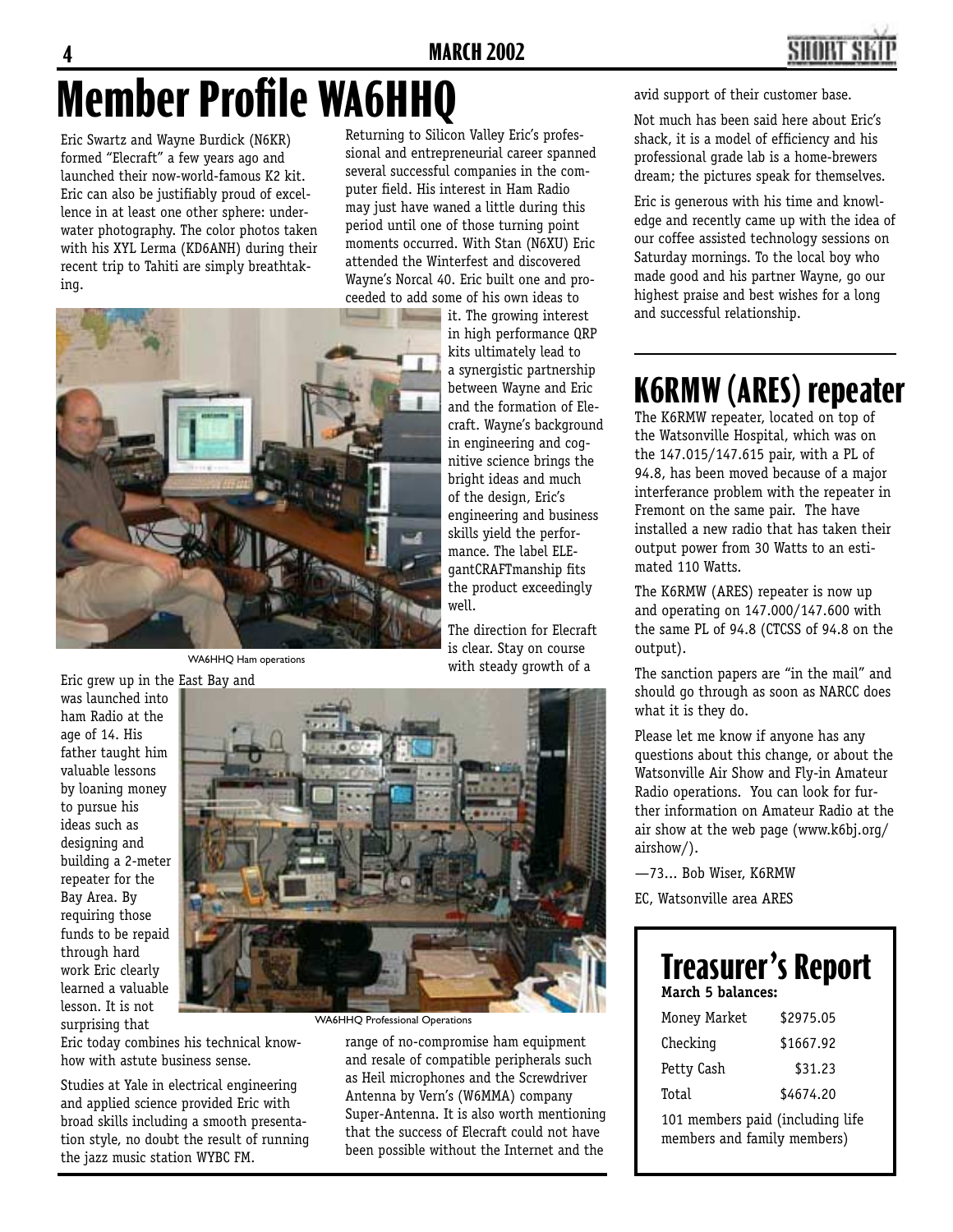## SHART SI

### **PROPAGATION FORECAST**

Propagation Forecast Bulletin 10 ARLP010 From Tad Cook, K7VVV Seattle, WA March 8, 2002 To all radio amateurs SB PROP ARL ARLP010 ARLP010 Propagation de K7VVV Sunspot numbers are down, and the sun is relatively quiet, although there has been a solar wind stimulating some geomagnetic activity this week. Average sunspot numbers dropped nearly 16 points this week over last, and average solar flux was down over 14 points. Geomagnetic planetary A indices moved out of the single digits this week, and averaged about double last week's average. The most active day was February 28th, with planetary K indices as high as 5. Contesters were grateful that conditions quieted down for the ARRL Phone DX Contest last weekend. There was also some geomagnetic activity on March 5-6, when the K index over several periods was 4. The sun should be quiet over the next week, with solar flux below 200. The first day of spring is less than two weeks away. The equinox is a great time for HF propagation. 10-meters should be good over the next few weeks, and 15-meters will improve as we move later into spring. K9LA writes in to report that subtraction and multiplication were not his high point last week. Here's the correct version of the data he reported. The monthly median critical frequency foF2 at Dyess AFB (Abilene, Texas) for December 2000 was 11.65 MHz. For December 2001, it was 13.2 MHz. That's a difference of 1.55 MHz, and is representative of the increased worldwide ionization in December 2001. With the F2 region MUF for a 3000 km path being about 3 times the critical frequency, that 1.55 MHz difference in critical frequencies translates to a MUF roughly 5 MHz higher in December 2001 than December 2000. This increase was due to the recent resurgence in Cycle 23, and goes a long way in explaining why December 2001 (and the months around it) were so good for 6-meters compared to a year ago. Sunspot numbers for February 28 through March 6 were 188, 153, 153, 169, 197, 168 and 191 with a mean of 174.1. 10.7 cm flux was 204.2, 187.7, 191, 182.7, 174.9, 172.2 and 177.8, with a mean of 184.4, and estimated planetary A indices were 17, 11, 5, 10, 9, 15 and 15 with a mean of 11.7. NNNN

#### **MARCH 2002 5**

### Our meeting this morning was exuberant **CAKE REPORT**

to say the least, our noise level at times was 20 dB over S9. Those present were KG6AXD, WA6HHQ, KF6QKI, K6EP, K6BDK, W8FLL and W6WO

Eric showed us his 100 Watt K2 that is in an advanced stage of development. It really is a beautiful piece of work. Eric described a few of the many finer points, for example no enamel wire is used in the torroids instead he uses silver plated teflon insulated wire. The heat sink was custom designed and milled out of a block of aluminium, superior power connectors are used and it all goes together beautifully. QSK at 100 Watts is indistinguishable from that of the K2 alone. We can all congratulate the Elecraft gang for their excellence and wish them great success in the market.

Not to be outdone in the linear arena Richard KG6AXD and Rich KF6QKI showed their carefully built 50 Watt amplifiers. We debated whether it is preferable to monitor the drive level or the output level to ensure best performance. The consensus seemed to be that the output matters most. Eric generously offered to put their amps through critical harmonic and IMD tests in his lab.

Rich showed us the QRP tuner that he is building. All I can say is Rich does one of the best jobs of home brew that I have ever seen and digs deeply into the design theory first.

Ron described how noise blanking will work (one day he hopes) in his home brew RX now under construction. The module containing a separate noise RX was shown which lead to a discussion of how the power gain of transformer coupled transistor stages can be adjusted.

We examined the CD called HAMCALC produced by VE3ERP for \$7 which is a gold mine of design info. We all need this CD !



Some discussion took place on the possible impact of I-Link on the Ham community in general and what it would take to make our K6BJ repeater accessible to the world.

 KF6N recently reported some strange propagation to New Zealand with his beam pointed in the long path direction. Since the long path would not be open Ron put forward a theory of how this might come about by a combination of site geometry, elevation polar diagram of the antenna and angle of arrival of the short path. Stuff like this is what distinguishes I-Link from "real radio" HI HI

We agreed to meet on average every two weeks but stay tuned for confirmation

 $-73$  Ron W6WO

### **Bush Addresses ARES Net**

President George W. Bush spoke January 31 via Amateur Radio to members of the Northern Florida Amateur Radio Emergency Service Net (NFAN). The president was in Florida to spotlight five volunteer groups- -among them the Volusia County Amateur Radio Emergency Service (ARES)--for their value to the new Office of Homeland Security.

''I want to thank all the volunteers who help make sure that Florida is prepared for any kind of emergency," the president said in part, after checking in around 9:15 AM to a regular ARES net session. ''I want to thank you all for helping your communities be prepared.'' Bush spoke on the net for about 30 seconds.

ARRL President Jim Haynie, W5JBP, said he was ''extremely gratified'' that President Bush recognized the valuable service Amateur Radio operators provide in times of emergencies. ''I know that all hams in the United States stand ready to do their part in America's Homeland Security Program,''

—ARRL

#### **TRADE or SELL TABLE at MARCH MEETING**



—Dan AA6GD